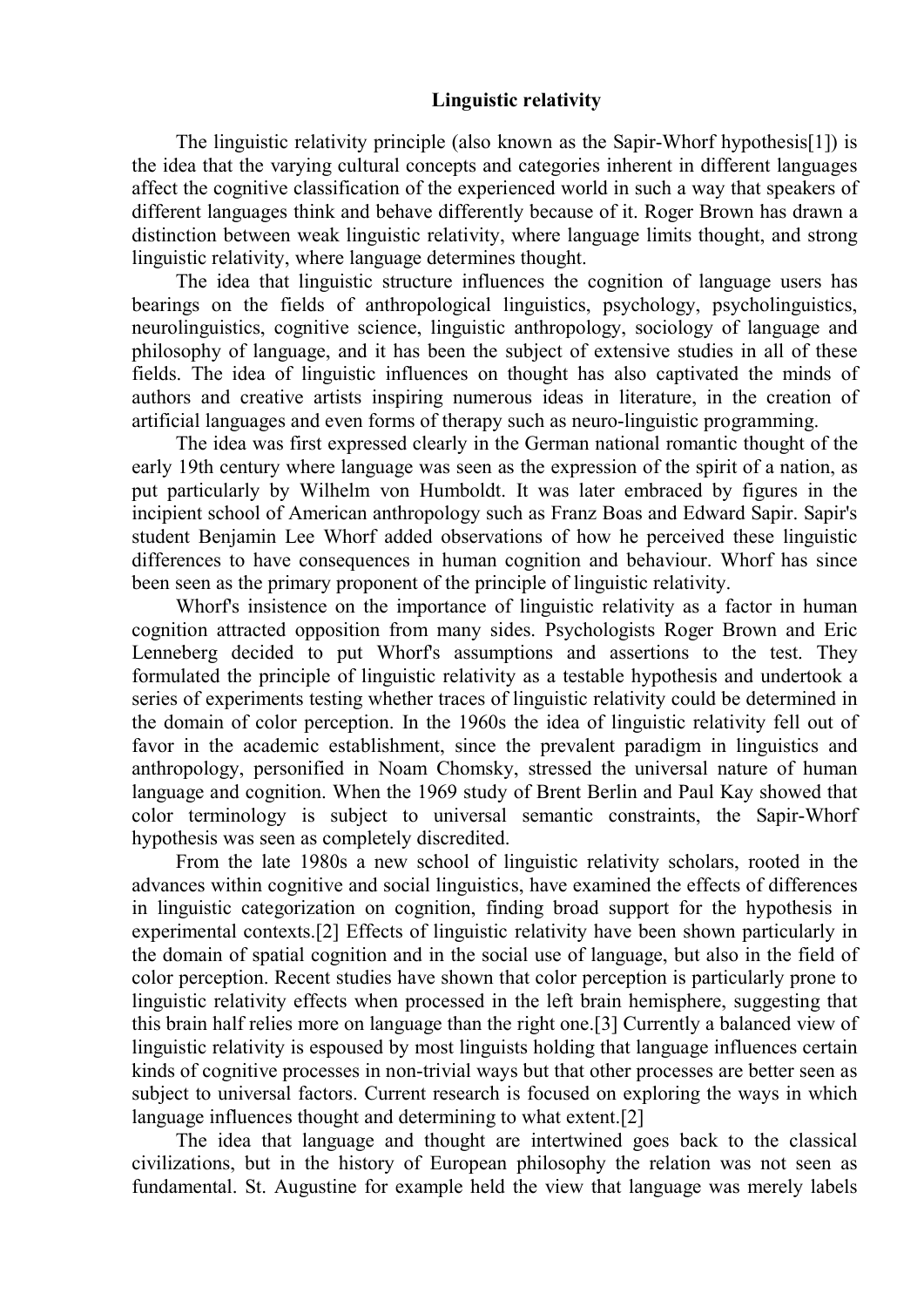applied to already existing concepts.[4] Others held the opinion that language was but a veil covering up the eternal truths hiding them from real human experience. For Immanuel Kant, language was but one of several tools used by humans to experience the world. In the late 18th and early 19th century the idea of the existence of different national characters, or "Volksgeister", of different ethnic groups was the moving force behind the German school of national romanticism and the beginning ideologies of ethnic nationalism.

In 1820 Wilhelm von Humboldt connected the study of language to the national romanticist program by proposing the view that language is the very fabric of thought, that is that thoughts are produced as a kind of inner dialog using the same grammar as the thinker's native language.[5] This view was part of a larger picture in which the world view of an ethnic nation, their "Weltanschauung", was seen as being faithfully reflected in the grammar of their language. Von Humboldt argued that languages with an inflectional morphological type, such as German, English and the other Indo-European languages were the most perfect languages and that accordingly this explained the dominance of their speakers over the speakers of less perfect languages.

The German scientist Wilhelm von Humboldt declared in 1820:

The diversity of languages is not a diversity of signs and sounds but a diversity of views of the world.[5]

The idea that some languages were naturally superior to others and that the use of primitive languages maintained their speakers in intellectual poverty was widespread in the early 20th century. The American linguist William Dwight Whitney for example actively strove to eradicate the native American languages arguing that their speakers were savages and would be better off abandoning their languages and learning English and adopting a civilized way of life.[6] The first anthropologist and linguist to challenge this view was Franz Boas who was educated in Germany in the late 19th century where he received his doctorate in physics.[7] While undertaking geographical research in northern Canada he became fascinated with the Inuit people and decided to become an ethnographer. In contrast to Humboldt, Boas always stressed the equal worth of all cultures and languages, and argued that there was no such thing as primitive languages, but that all languages were capable of expressing the same content albeit by widely differing means. Boas saw language as an inseparable part of culture and he was among the first to require of ethnographers to learn the native language of the culture being studied, and to document verbal culture such as myths and legends in the original language.

According to Franz Boas:

It does not seem likely [...] that there is any direct relation between the culture of a tribe and the language they speak, except in so far as the form of the language will be moulded by the state of the culture, but not in so far as a certain state of the culture is conditioned by the morphological traits of the language."[8]

Boas' student Edward Sapir reached back to the Humboldtian idea that languages contained the key to understanding the differing world views of peoples. In his writings he espoused the viewpoint that because of the staggering differences in the grammatical systems of languages no two languages were ever similar enough to allow for perfect translation between them. Sapir also thought because language represented reality differently, it followed that the speakers of different languages would perceive reality differently. According to Edward Sapir: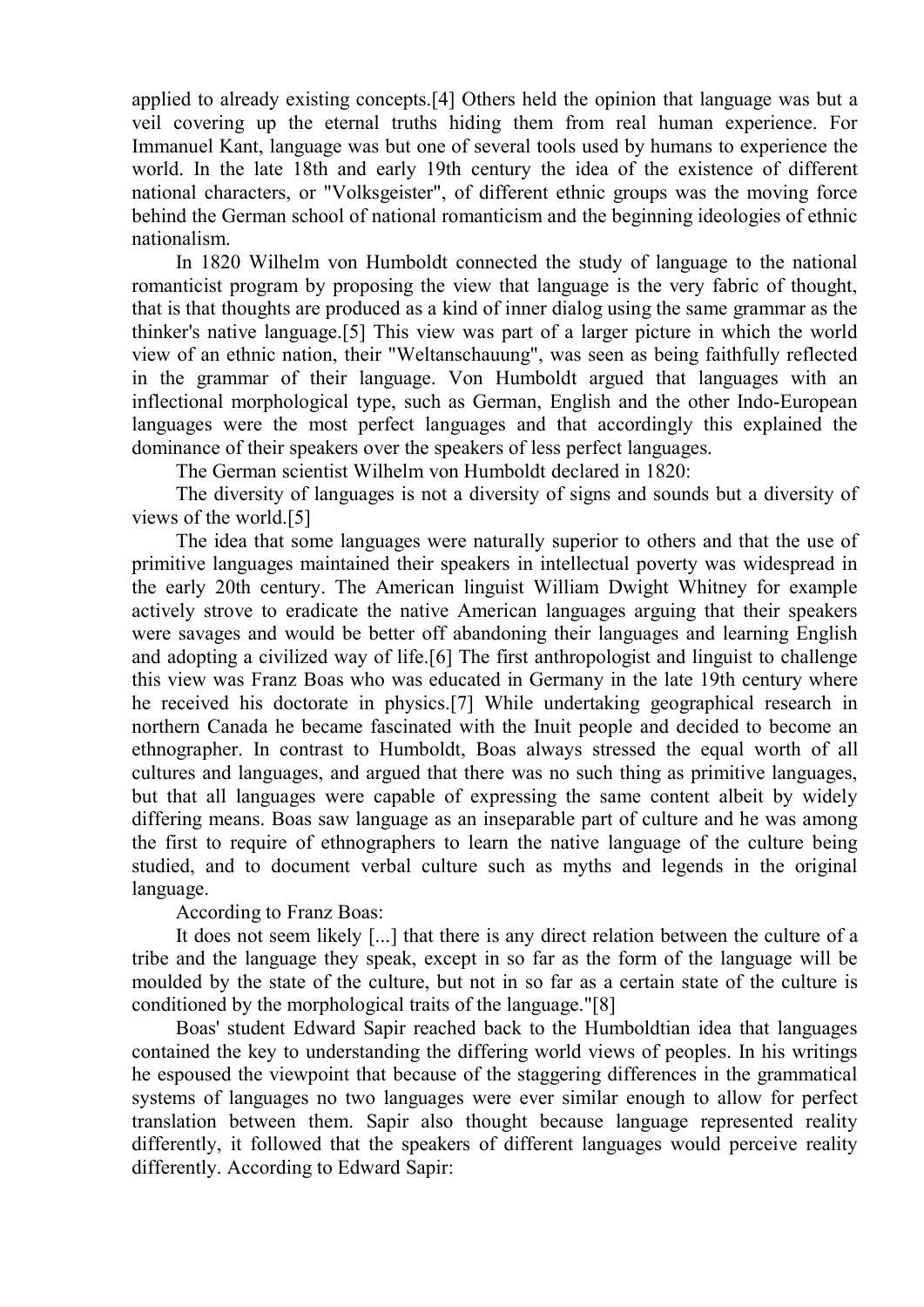No two languages are ever sufficiently similar to be considered as representing the same social reality. The worlds in which different societies live are distinct worlds, not merely the same world with different labels attached.[9]

On the other hand, Sapir explicitly rejected pure linguistic determinism, by stating that:

It would be naïve to imagine that any analysis of experience is dependent on pattern expressed in language.

While Sapir never made a point of studying how languages affected the thought processes of their speakers the notion of linguistic relativity lay inherent in his basic understanding of language, and it would be taken up by his student Benjamin Lee Whorf.

## Benjamin Lee Whorf

More than any other linguist, Benjamin Lee Whorf has become associated with what he himself called "the principle of linguistic relativity". Instead of merely assuming that language influences the thought and behavior of its speakers (after Humboldt and Sapir) he looked at Native American languages and attempted to account for the ways in which differences in grammatical systems and language use affected the way their speakers perceived the world. Whorf has been criticized by many, often pointing to his 'amateur' status, insinuating that he was unqualified and could thereby be dismissed. However, his not having a degree in linguistics cannot be taken to mean that he was linguistically incompetent. Indeed, John Lucy writes "despite his 'amateur' status, Whorf's work in linguistics was and still is recognized as being of superb professional quality by linguists".[11] Still, detractors such as Eric Lenneberg, Noam Chomsky and Steven Pinker have criticized him for not being sufficiently clear in his formulation of how he meant languages influences thought, and for not providing actual proof of his assumptions. Most of his arguments were in the form of examples that were anecdotal or speculative in nature, and functioned as attempts to show how "exotic" grammatical traits were connected to what was apparently equally exotic worlds of thought. In Whorf's words:

We dissect nature along lines laid down by our native language. The categories and types that we isolate from the world of phenomena we do not find there because they stare every observer in the face; on the contrary, the world is presented in a kaleidoscope flux of impressions which has to be organized by our minds—and this means largely by the linguistic systems of our minds. We cut nature up, organize it into concepts, and ascribe significances as we do, largely because we are parties to an agreement to organize it in this way—an agreement that holds throughout our speech community and is codified in the patterns of our language [...] all observers are not led by the same physical evidence to the same picture of the universe, unless their linguistic backgrounds are similar, or can in some way be calibrated.[12]

Among Whorf's well known examples of linguistic relativity are examples of instances where an indigenous language has several terms for a concept that is only described with one word in English and other European languages (Whorf used the acronym SAE "Standard Average European" to allude to the rather similar grammatical structures of the well-studied European languages in contrast to the much more diverse less studied languages). One of Whorf's examples of this was the supposedly many words for 'snow' in the Inuit language, which has later been shown to be a misrepresentation[13] but also for example how the Hopi language describes water with two different words for drinking water in a container versus a natural body of water. These examples of polysemia served the double purpose of showing that indigenous languages sometimes